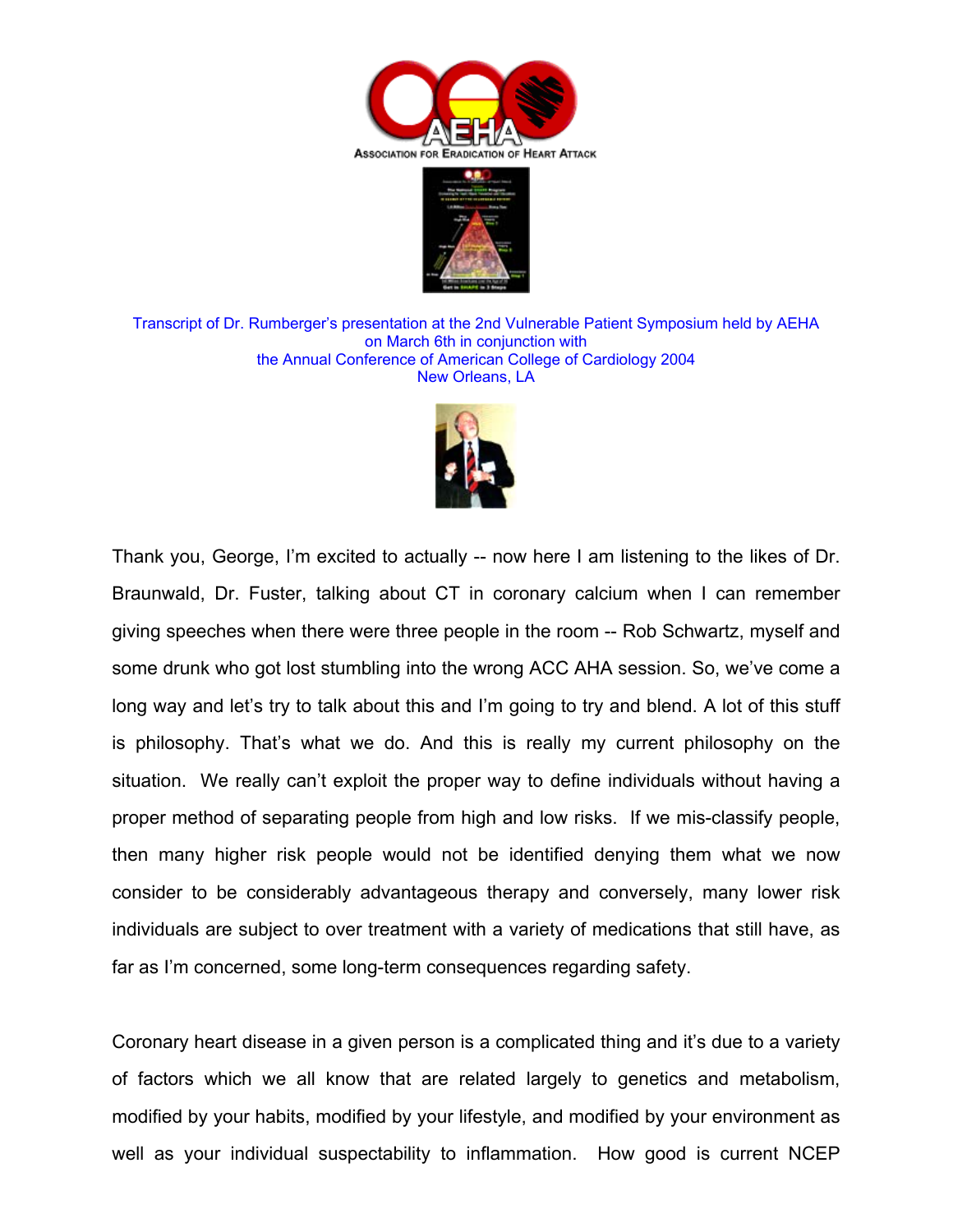designation for traditional things? We've heard Dr. Braunwald talk about that; we've heard Dr. Fuster and even Dr. Zipes indicate that it's very difficult to do that. Here's a very interesting study that was published last year and looked at 222 patients who had their first myocardial infarction. And the real question was: If I had seen them in the office yesterday, how would I have felt about it? Today, they have a myocardial infarction. Now, these are people on the red that would have qualified for therapy and the people in yellow that would not have qualified for therapy. That is, they would have been at considered goal. High risk individuals, Dr. Braunwald's explained that to you, we consider by the NCEP criteria that if you're above 2% per year or 20% per decade, we call you high risk. Well, if you look at these people, then they should be considered to have an NCEP LDL goal less than 100, probably less than that, clinically but that's been the guideline. Six percent would not have qualified for that; that is, they already had an LDL less than 100, and 6% would have qualified for a whopping 12% of these individuals.

People that were considered to be intermediate risks, again, I'm seeing them the day before their infarction in the office and I'm trying to characterize them. Their goal would have been less than 130 for an LDL. Eight percent would not have qualified -- they would have already been below that -- and 10% would have qualified for therapy for an additional 18% of individuals. What about the people that I see in the office and I say, You know what? You look terrific. Your risk is low, you're absolutely just doing great and I want to get your LDL down, but the NCEP tells me that if it's below 160, I guess we're doing pretty well. Sixty-one percent would not have qualified, 9% would have qualified and 70% of the total people that had the MI yesterday that I saw in the office I would have totally blown it. So, 88% of these relatively young people who suffered their first infarction were in the low to intermediate risk category according to Framingham Risk and would have been missed as truly being high risk as modified by the fact that they came in the next day with a heart attack.

So, let's put up the vulnerable plaque pyramid, or triangle as you wish, and look at these individual situations. We have the low risk population that we define and then they are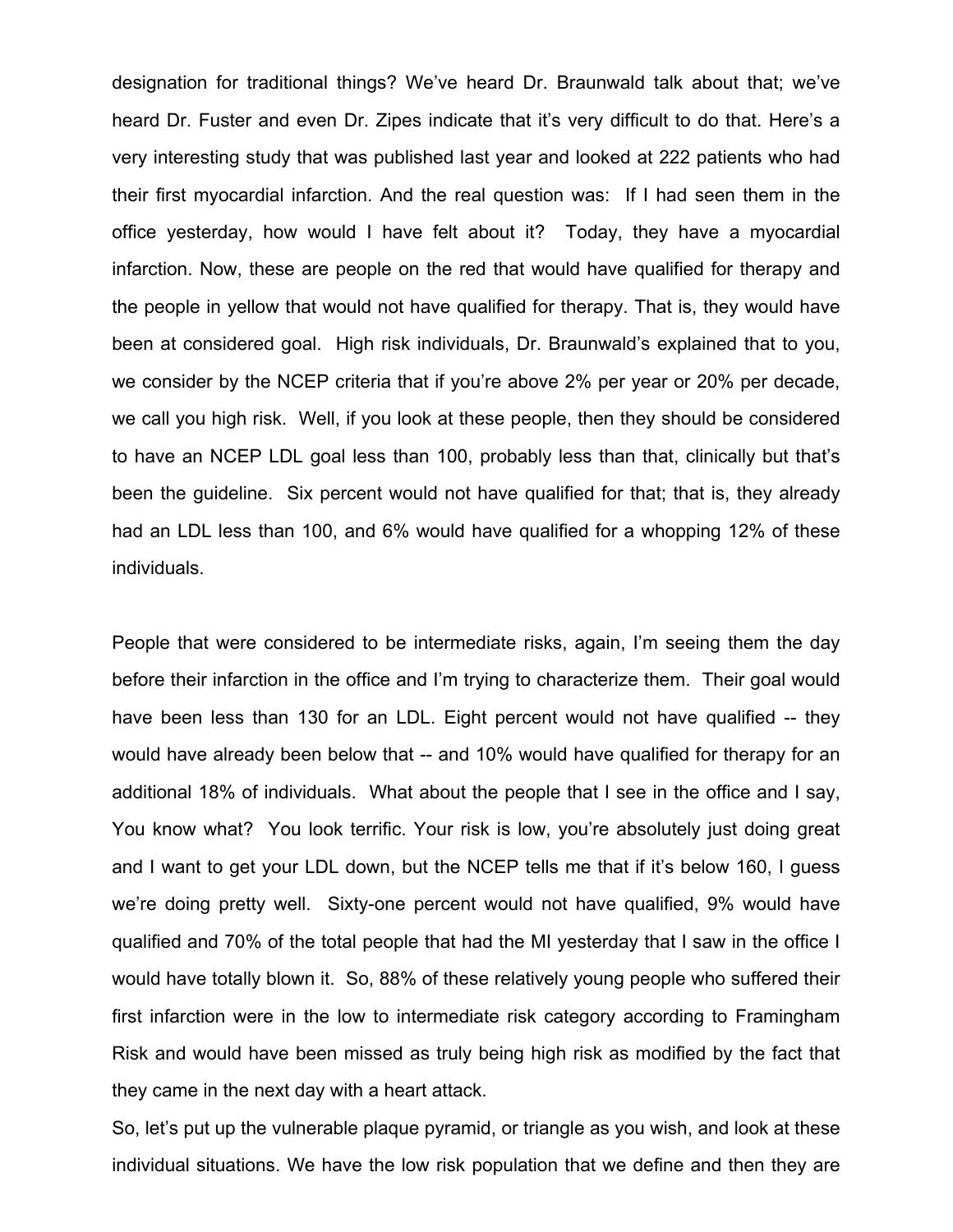modified by individuals that have a family history, intermediate risk, sub-clinical atherosclerosis fits in here and then true cardiovascular disease. We certainly can see the modulation that as we increase and we find people that are low risk that fall into the positive family history, we increase them a little bit up into intermediate risk. Some intermediate risk people, as we've talked about, are appropriate for further imaging and should be looked at for subclinical atherosclerosis. After we find or don't find subclinical atherosclerosis, we can re-categorize them. Many of them are categorized to truly having cardiovascular disease.

People talk about risk -- this is from Leslie Shaw's paper --is Leslie here? Leslie just walked in. Thank you. All right. Anyway, this is a large study looking at 10,377 individuals from Nashville, Tennessee with Dr. Kalister and looking at them down the road and what they did as they looked at the National Death Registry. How do I know you're dead? I look at your Social Security number and if it's retired, then I guess you're dead, unless you're living in the south of France. So, they found again that diabetes, smoking and hypertension all produced the kinds of risk that we do. So, when a patient comes into our office and we say, Listen, you're a smoker. You have twice to three times the risk of the guy who doesn't smoke. Same kind of thing. We also found that when you looked at the coronary calcium scores, you could also characterize them using this sort of characterization where you see an incremental increase in the relative risks. Furthermore, they found it to be incremental and independent of the conventional risk factors.

Let me describe to you a very, very brief case of two individuals. They're two prominent men, you will know them when I show you their pictures, both were smokers. Number one stopped; number two continued to smoke. Both with limited exercise. Number one became an avid runner, lost weight, became very fit. Number two continued to be inactive and obese. Both number one and number two had a family history of premature death. So, who's at greater risk to have a myocardial infarction? This little guy over here, Jim Fix died at 53 of a heart attack -- had a terrible family history, probably had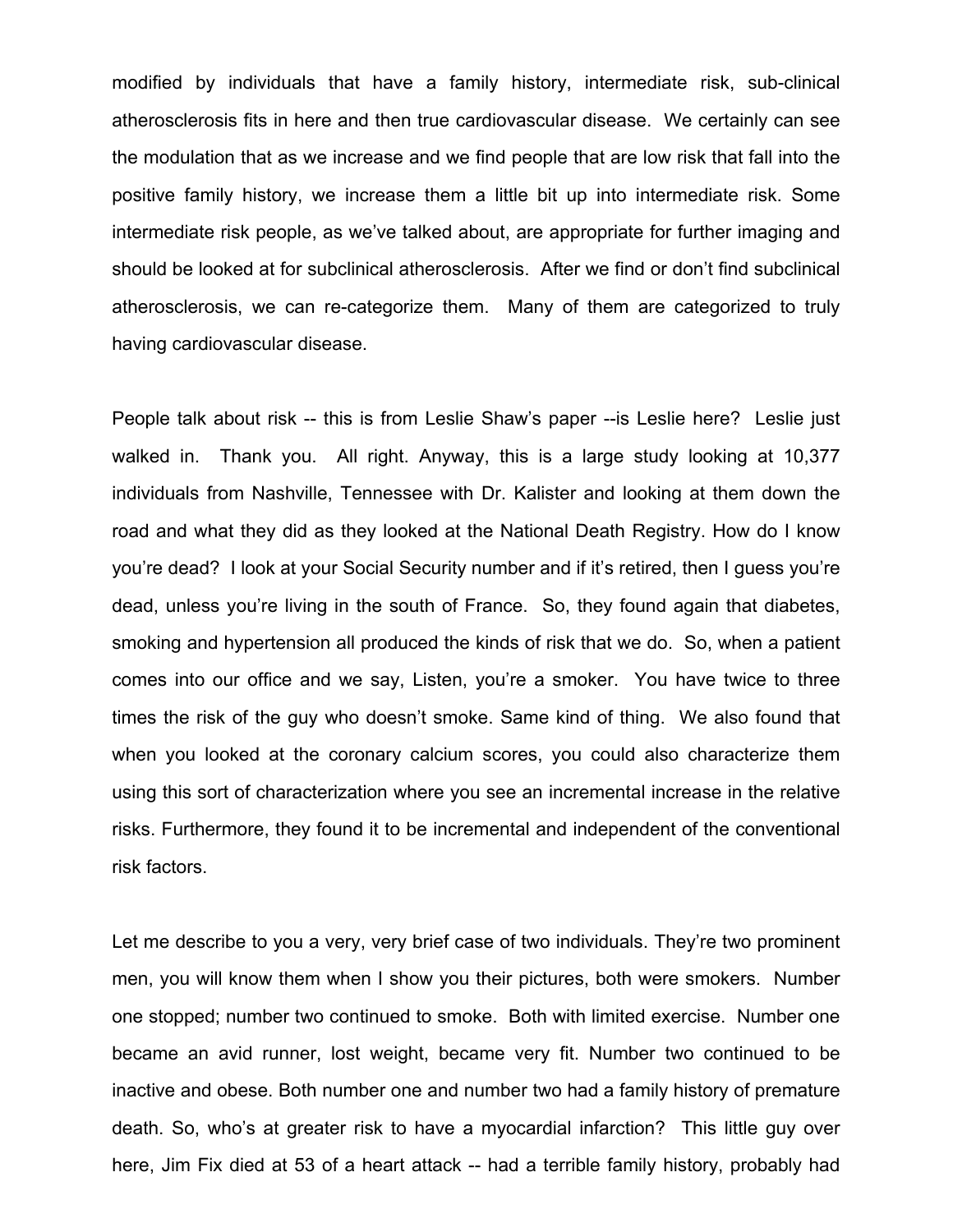unstable angina the day he died, but regardless of that, he thought he could cure himself by exercise. This gentleman over here (Sir Winston Churchill) just did whatever the hell he wanted, had a great time and lived to be 91. Now, his father died prematurely -- I'm not telling stories out of school. Unfortunately, his father died of trcheriari syphilis, but just the same, they had premature disease in the family.

If you look at how you might use electron beam CT -- this is from our Ohio database -- 8500 middle-aged patients referred for testing. And you look at family history -- no family history, parental, sibling or both -- that's premature disease before the age of 55, men or women, just made a judgment call on that one. If you look for men and women you'll find that when you have the presence of disease, especially in both, there's a 1.4 increase in men when the calcium score is just positive and for advanced disease above the 75th percentile, it's two to one. It's even worse in women, two to one, and 2.2 to one. That is that the family history just by itself virtually doubles the risk and it needs to be considered in that situation. You also can use electron beam CT. This is compositive of nine studies or other studies out -- this doesn't include the latest one from Dr. Raggi and Dr. Budoff -- but looks at this, this is more of a concept. Don't take home the numbers, the numbers don't mean anything. It's a concept that if we are looking at disease getting worse over time, we find that in general, individuals who have subclinical atherosclerosis as defined by electron beam CT, have on average a 20 to 50% increase per year in their calcium score or their calcium burden. Individuals that were treated largely with statins were found to have on average about a 5 to 20% percent per year. Certainly, didn't stop it but again, if our goals are to slow down the progression of disease, it looks like that we have at least one test that can potentially be helpful in looking at that as a goal for determining response to therapy.

This is borrowed from Dr. Raggi's paper looking at a great individual -- group of individuals again -- that demonstrated looking at percentile ranks. When you look at percentile ranking, that's how you compare with the other kids your age and when you see here that as you go up higher and higher in your ranking, remember you don't want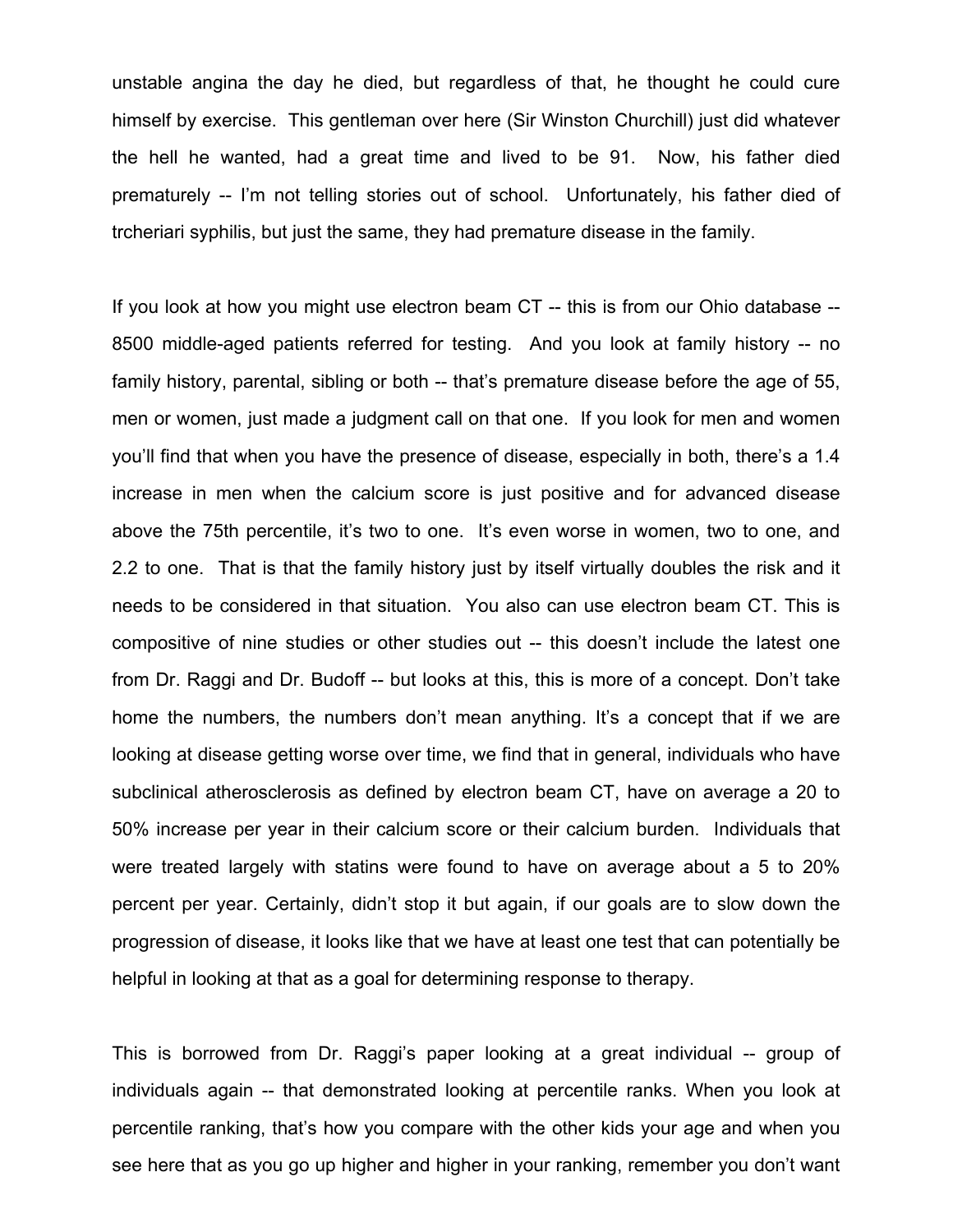to be in the high ranking like every other thing. This was like golf scores. You want to be low, you don't want to be high. You can look at individuals and notice that the annual event risk goes up considerably. In fact, these are very reminiscent of what Dr. Braunwald's divisions of low risk individuals that fall below individuals such as below the 25th percentile; intermediate risks between 25th and 75th percentile; high risks between 70th to 90th; and very high risks defined here about 6 1/2 to 7 percent per year into very high risk categories. What I'm trying to emphasize is that you need to understand the combination of taking conventional factors and adding in the subclinical imaging to try to make clinical sense of what you're doing. You cannot practice in a vacuum. You need to understand this. This is what we have been preaching for years. This is, in fact, looking at percentile ranking on adjustments to chronological age.

Age is the most powerful predictor in the Framingham Risk equations. You can have a cholesterol of 450, but if you're 20 years old, the chances of you having a heart attack in the next decade are very remote. If you have the same thing when you're 60 years old, the chances are very high because of age. Less than 25th percentile, subtract 10 years, no adjustment for being the average guy -- the average man or woman -- and if you're above that for the 90th percentile, add 10 years. And in fact, this is totally accredited to Dr. Scott Grundy, who suggested this back in the paper -- published several years ago and really got most of us thinking about how we can apply this to understanding Framingham Risks. Just like everything else, I tend to push to the next level and I felt that wasn't aggressive enough. And if you're above the 90th percentile, I'll actually make it 20 years older.

Let's talk about how we apply these things. We talk about conventional low to intermediate risk individuals between the ages of 35 and 65. I've given you a male who has a total cholesterol of 210, HDL borderline acceptable, no diabetes, no smoking, systolic blood pressure mildly elevated. When you look at the Framingham Risks, we divide people into low risk, intermediate risk, and high risk categories. Now, if you are to take the Framingham Risk here in red and you look at the same numbers, but you plug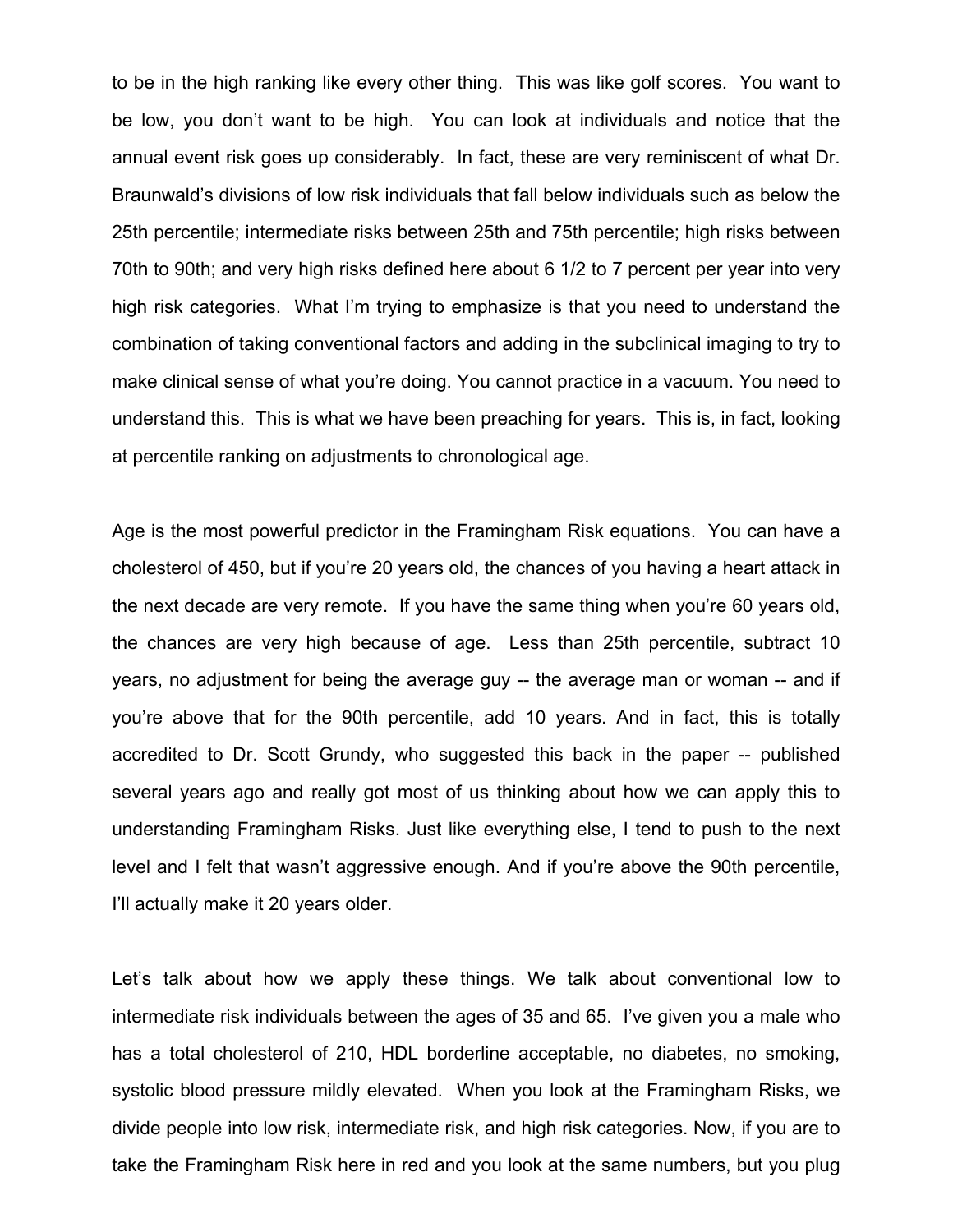in just a different age, you get this curve. This individual at 35 would have been low risk and by the time he becomes about 55, he would fall into intermediate risk. If you talk about defining calcium score throughout that whole category and let's say that they fell below the 25th percentile, then they would remain low risk throughout all of these years, where if they had had a calcium score above the 75th percentile, they would have been an intermediate risk even as young individuals and classified much earlier as high risks and then once you get above the 90th percentile, they're high risk no matter what age they fall into.

Let's look at intermediate to high risk, the same kind of situation, a male, high cholesterol, low HLD, no diabetes, no smoking, and a lot higher systolic blood pressure. Same characterization. If you look at him as a Framingham Risk, from age 35 to 65, he would have transitioned from low to intermediate to high risk with exactly the same numbers other than the fact that he's getting older. If he had a calcium score of less the 25th percentile throughout his age, throughout these ages, he would remain low risk until he got on the age of 60, where it'd be intermediate and when he's higher than that, he would be high risk both in these categories along the way. If you look at these characterizations and you try to figure out how you can incorporate these situations, you'll realize that intermediate conventional risk patients and high risk conventional risk patients frequently are misclassified. One-third or more are actually low risk; one-third or more are actually high risk; and in the high conventional risk, you can also misclassify people. So, again, we go back to what Dr. Zipes had actually said. About two-thirds of the people we actually misclassify. They could be higher; they could be lower. We get it right about 33% of the time.

So, let's go back to the concept then. The incidence of coronary disease goes up with age. We agree with that. It makes perfectly good sense. We've got tons and tons of data. But about that curve, there are highs and lows and in fact, there are areas of insecurity in terms of calculating these situations. Where I think electron B coronary calcium score comes in, in defining incremental value is within a specific age group. Now, in the simplest analysis, incremental value is merely post-test likelihood over pre